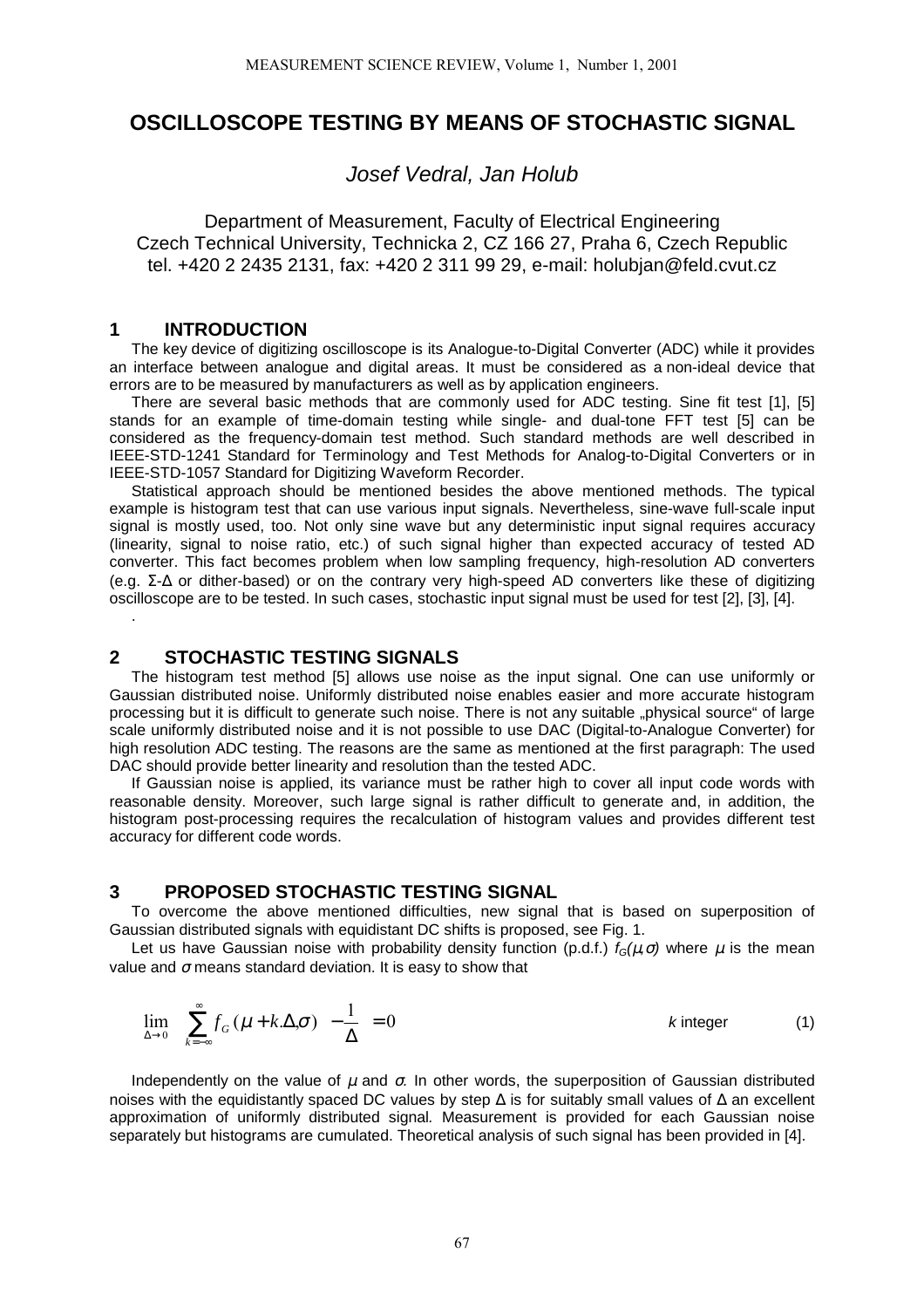

*Fig.1 Probability density function of the proposed stochastic signal*

The ENOB (Effective Number of Bits) calculation follows the usual way that is well described in [3] or in IEEE-STD-1241. In the concrete, DNL values are estimated from the measured histogram and INL values are then calculated using DNL:

$$
DNL_i = \frac{Qi - O}{O} \qquad \qquad INLj = -\sum_{i=1}^{m-2} DNL_i \qquad (2,3)
$$

where  $O_i$  is the value of the i-th code of cumulative histogram and  $O$  is its ideal value that can be achieved by the following way (the common way of indexing of code words 0,1,…,m-1 is expected) :

$$
O = \frac{\sum_{i=1}^{m-2} O_i}{m-2}
$$
 (4)

Assuming statistical independence of INL values and quantisation error, the standard deviation of ADC output can be calculated as

$$
\sigma_c = \sqrt{\frac{1}{12} + \frac{1}{m-2} \sum_{i=1}^{m-2} INL_i^2}
$$
\n(5)

Then, ENOB can be calculated as

$$
ENOB = \log_2 \frac{m}{\sigma_c \sqrt{12}}
$$
 (6)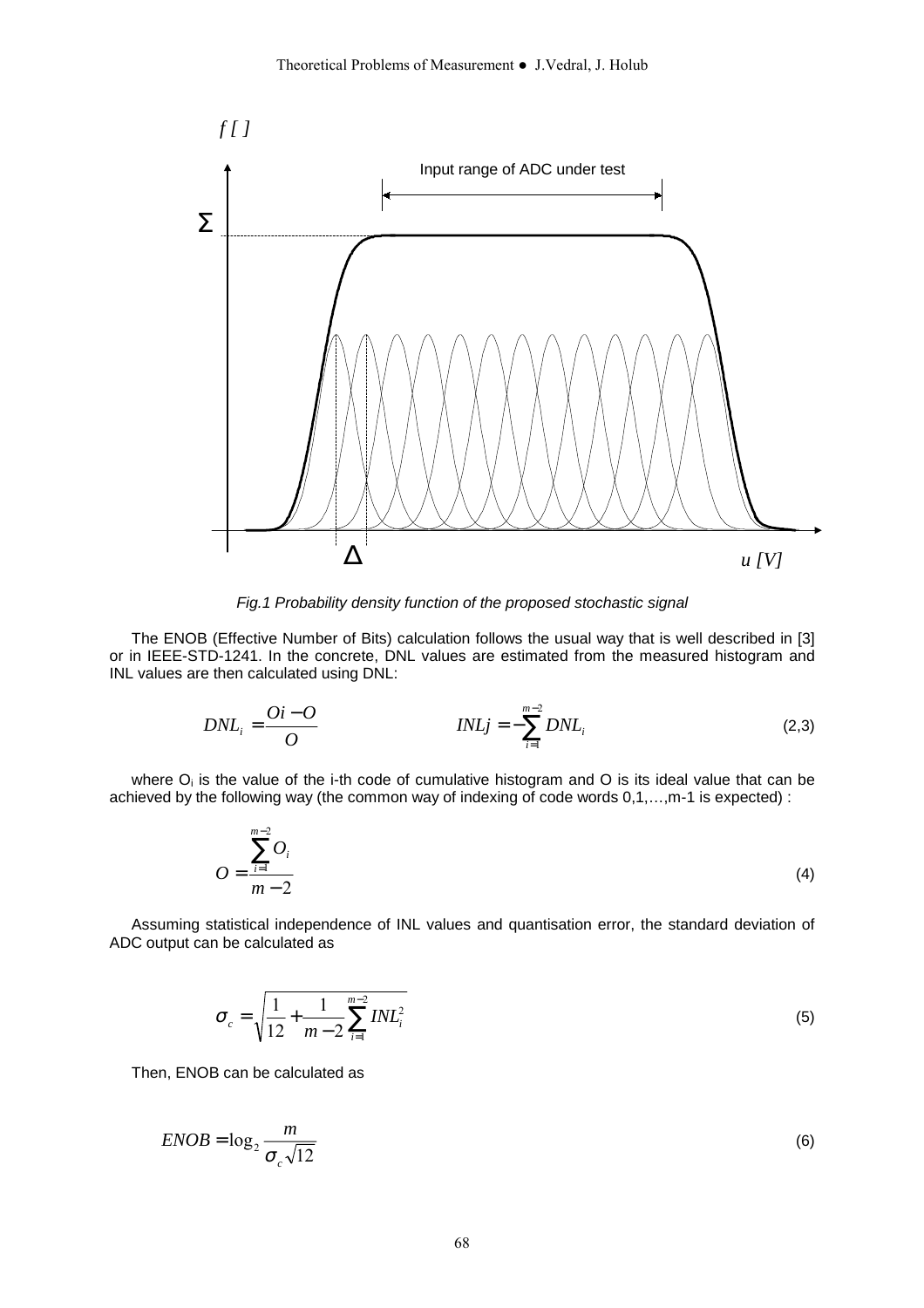### **4 PRACTICAL RESULTS**



*Fig.2 Block schematic of arrangement of stochastic test of digitizing oscilloscope*

The stochastic testing signal described above has been applied to the 8-bits, 200 MSa/s digitizer of the oscilloscope HP 54645D (Agilent), see Fig. 2. The calculated parameters (Differential and Integral Non-linearities, Signal-to-noise Ratio and Effective Number of Bits) are shown in Fig. 3 and 4 and summarized in Table 1.



*Fig. 3 Differential (left) and Integral (right) non-linearities obtained by standard test method (static histogram test using ramp input signal)*

## **5 CONCLUSION**

A new type of test signal for ADC testing has been introduced. Its practical applicability has been proven for ADC of digitizing oscilloscope HP 54645D. The results are comparable to the ones obtained by standard tests. The future field of future interest will be a frequency point of view. In current state of work, "wide-band" results (ENOB) are obtained. Even it corresponds to many practical applications of ADCs, such "wide-band" description is officially stated nor in IEEE-STD-1241 nor in other similar standards.